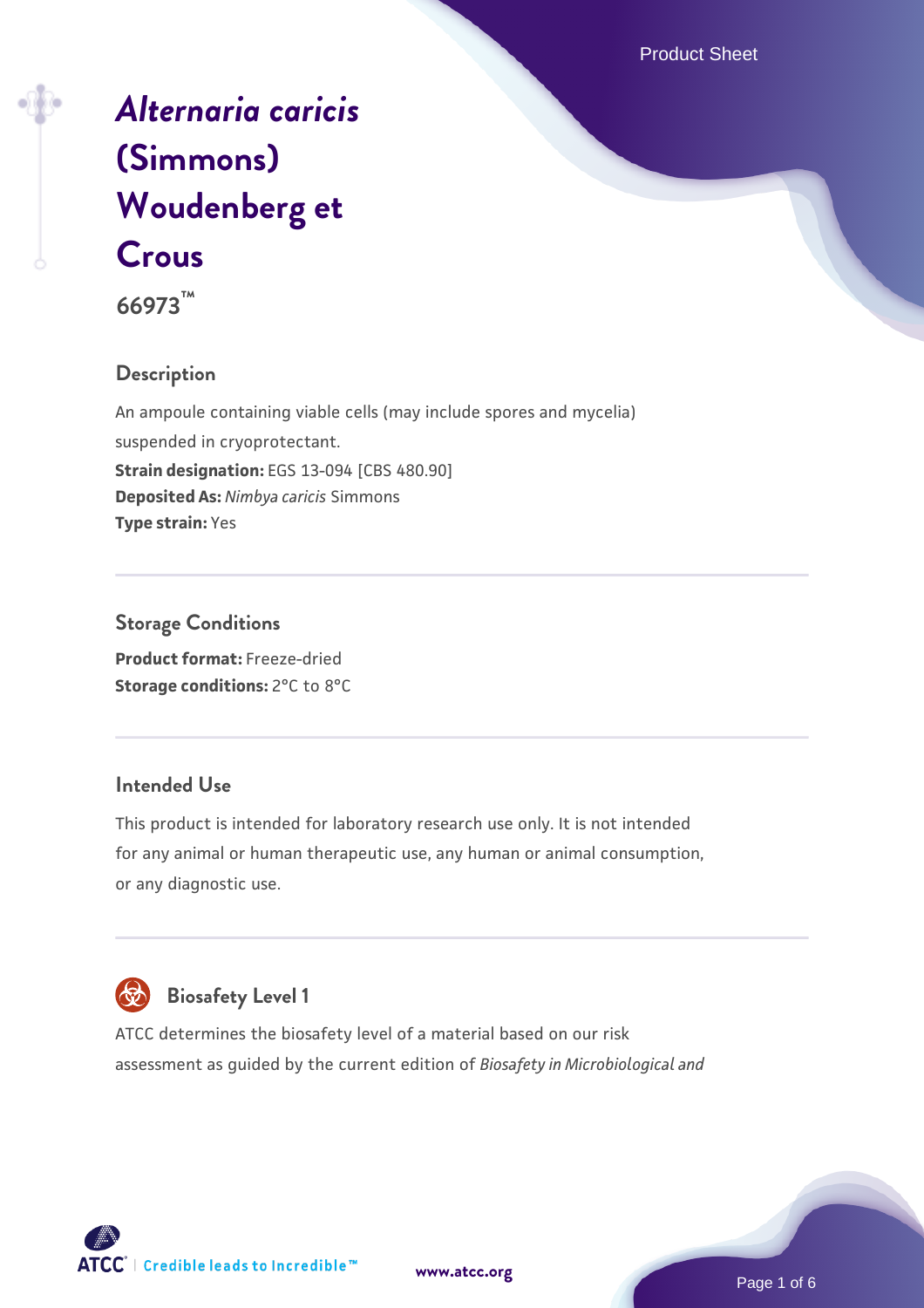*Biomedical Laboratories (BMBL)*, U.S. Department of Health and Human Services. It is your responsibility to understand the hazards associated with the material per your organization's policies and procedures as well as any other applicable regulations as enforced by your local or national agencies.

ATCC highly recommends that appropriate personal protective equipment is always used when handling vials. For cultures that require storage in liquid nitrogen, it is important to note that some vials may leak when submersed in liquid nitrogen and will slowly fill with liquid nitrogen. Upon thawing, the conversion of the liquid nitrogen back to its gas phase may result in the vial exploding or blowing off its cap with dangerous force creating flying debris. Unless necessary, ATCC recommends that these cultures be stored in the vapor phase of liquid nitrogen rather than submersed in liquid nitrogen.

## **Certificate of Analysis**

For batch-specific test results, refer to the applicable certificate of analysis that can be found at www.atcc.org.

#### **Growth Conditions**

**Medium:**  [ATCC Medium 343: V8 juice agar](https://www.atcc.org/-/media/product-assets/documents/microbial-media-formulations/3/4/3/atcc-medium-0343.pdf?rev=fbf48fa24e664932828269db1822ab12) [ATCC Medium 335: Potato carrot agar](https://www.atcc.org/-/media/product-assets/documents/microbial-media-formulations/3/3/5/atcc-medium-335.pdf?rev=a7055ab8b3c54646a9d0bdf7b34c1606) [ATCC Medium 336: Potato dextrose agar \(PDA\)](https://www.atcc.org/-/media/product-assets/documents/microbial-media-formulations/3/3/6/atcc-medium-336.pdf?rev=d9160ad44d934cd8b65175461abbf3b9) **Temperature:** 24-26°C **Atmosphere:** Aerobic

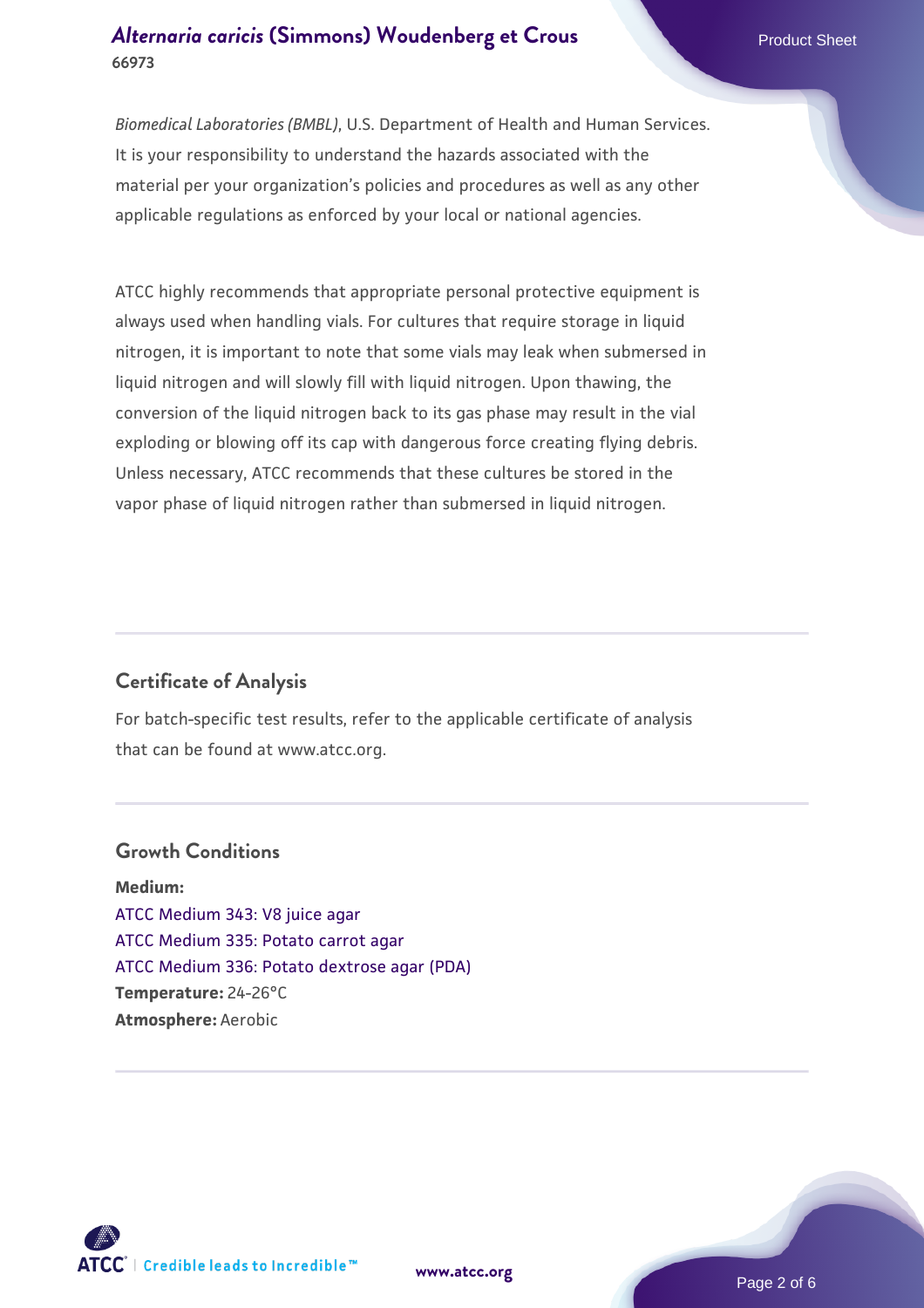## **Handling Procedures**

For **freeze-dry (lyophilized)** ampoules:

- 1. Open an ampoule according to enclosed instructions.
- 2. From a single test tube of **sterile distilled water** (5 to 6 mL), withdraw approximately 0.5 to 1.0 mL with a sterile pipette and apply directly to the pellet. Stir to form a suspension.
- 3. Aseptically transfer the suspension back into the test tube of sterile distilled water.
- 4. Let the test tube sit at room temperature (25°C) undisturbed for at least 2 hours; longer (e.g., overnight) rehydration might increase viability of some fungi.
- Mix the suspension well. Use several drops (or make dilutions if desired) 5. to inoculate recommended solid or liquid medium. Include a control that receives no inoculum.
- 6. Incubate the inoculum at the propagation conditions recommended.
- 7. Inspect for growth of the inoculum/strain regularly. The sign of viability is noticeable typically after 3-4 days of incubation. However, the time necessary for significant growth will vary from strain to strain.

#### **Notes**

Use black light for sporulation. Additional information on this culture is available on the ATCC<sup>®</sup> web site at www.atcc.org.

## **Material Citation**

If use of this material results in a scientific publication, please cite the material in the following manner: *Alternaria caricis* (Simmons) Woudenberg et Crous (ATCC 66973)

## **References**

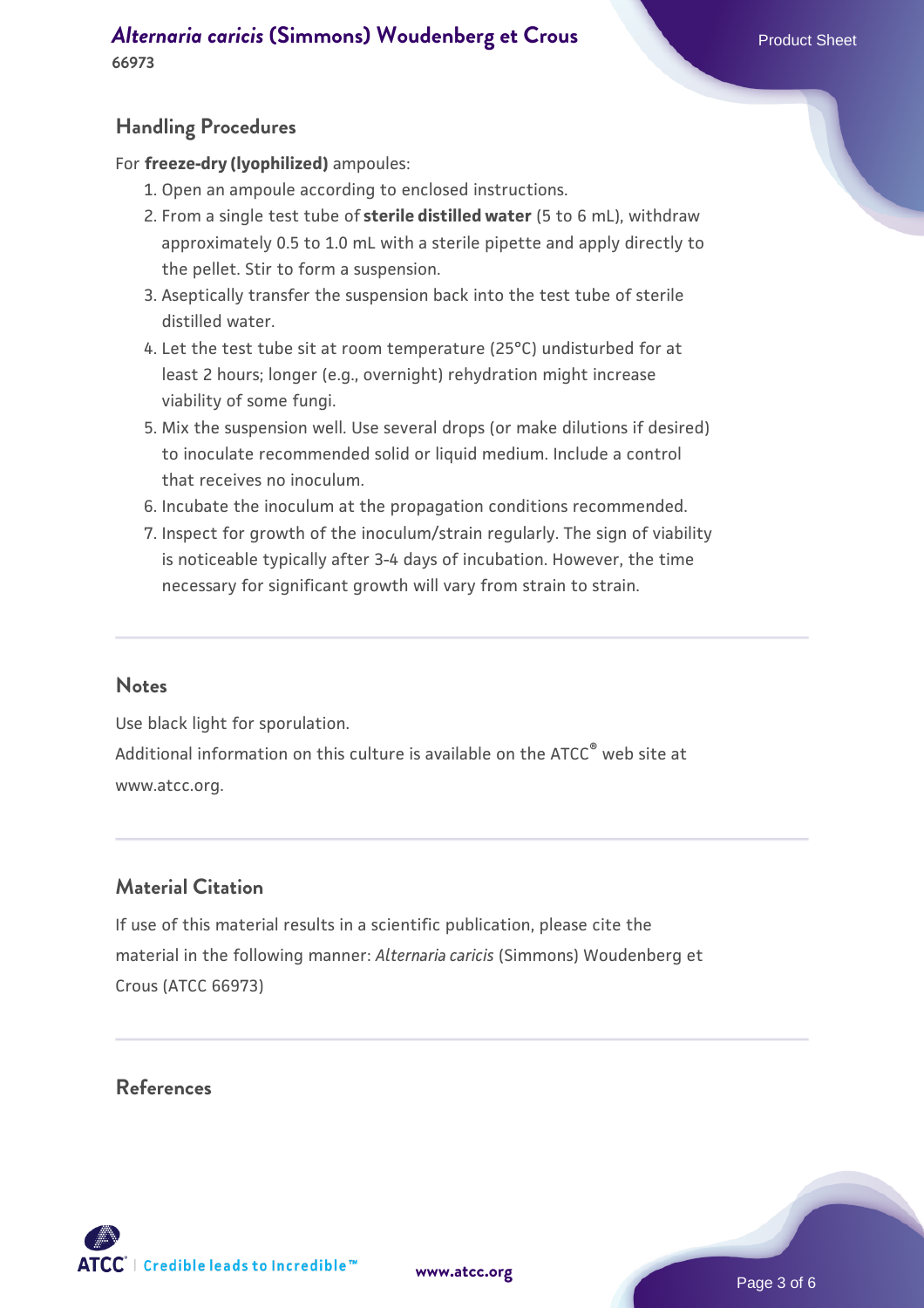References and other information relating to this material are available at www.atcc.org.

#### **Warranty**

The product is provided 'AS IS' and the viability of ATCC® products is warranted for 30 days from the date of shipment, provided that the customer has stored and handled the product according to the information included on the product information sheet, website, and Certificate of Analysis. For living cultures, ATCC lists the media formulation and reagents that have been found to be effective for the product. While other unspecified media and reagents may also produce satisfactory results, a change in the ATCC and/or depositor-recommended protocols may affect the recovery, growth, and/or function of the product. If an alternative medium formulation or reagent is used, the ATCC warranty for viability is no longer valid. Except as expressly set forth herein, no other warranties of any kind are provided, express or implied, including, but not limited to, any implied warranties of merchantability, fitness for a particular purpose, manufacture according to cGMP standards, typicality, safety, accuracy, and/or noninfringement.

#### **Disclaimers**

This product is intended for laboratory research use only. It is not intended for any animal or human therapeutic use, any human or animal consumption, or any diagnostic use. Any proposed commercial use is prohibited without a license from ATCC.

While ATCC uses reasonable efforts to include accurate and up-to-date information on this product sheet, ATCC makes no warranties or representations as to its accuracy. Citations from scientific literature and patents are provided for informational purposes only. ATCC does not warrant



**[www.atcc.org](http://www.atcc.org)**

Page 4 of 6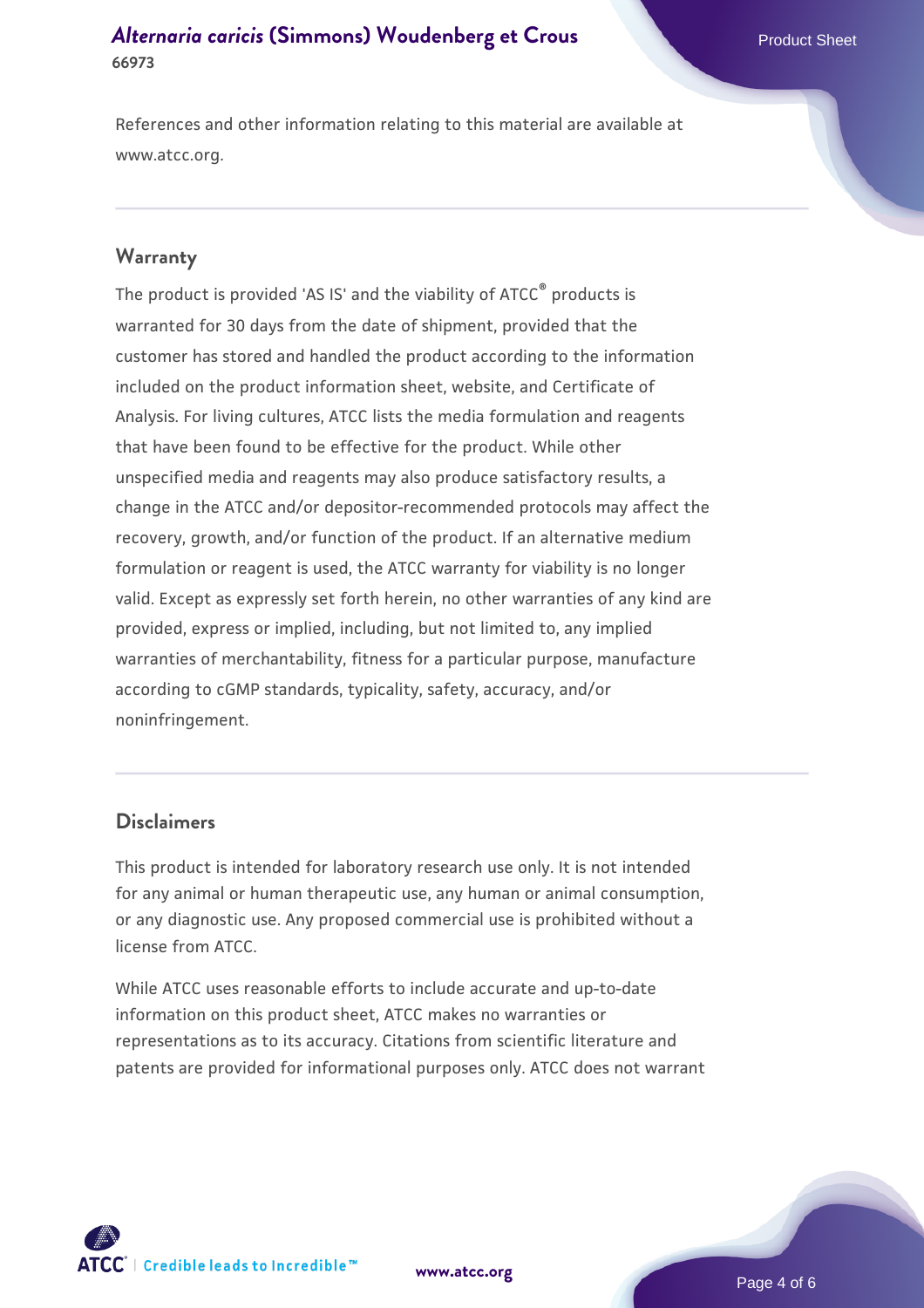that such information has been confirmed to be accurate or complete and the customer bears the sole responsibility of confirming the accuracy and completeness of any such information.

This product is sent on the condition that the customer is responsible for and assumes all risk and responsibility in connection with the receipt, handling, storage, disposal, and use of the ATCC product including without limitation taking all appropriate safety and handling precautions to minimize health or environmental risk. As a condition of receiving the material, the customer agrees that any activity undertaken with the ATCC product and any progeny or modifications will be conducted in compliance with all applicable laws, regulations, and guidelines. This product is provided 'AS IS' with no representations or warranties whatsoever except as expressly set forth herein and in no event shall ATCC, its parents, subsidiaries, directors, officers, agents, employees, assigns, successors, and affiliates be liable for indirect, special, incidental, or consequential damages of any kind in connection with or arising out of the customer's use of the product. While reasonable effort is made to ensure authenticity and reliability of materials on deposit, ATCC is not liable for damages arising from the misidentification or misrepresentation of such materials.

Please see the material transfer agreement (MTA) for further details regarding the use of this product. The MTA is available at www.atcc.org.

## **Copyright and Trademark Information**

© ATCC 2021. All rights reserved. ATCC is a registered trademark of the American Type Culture Collection.

### **Revision**

This information on this document was last updated on 2021-05-19

## **Contact Information**



**[www.atcc.org](http://www.atcc.org)**